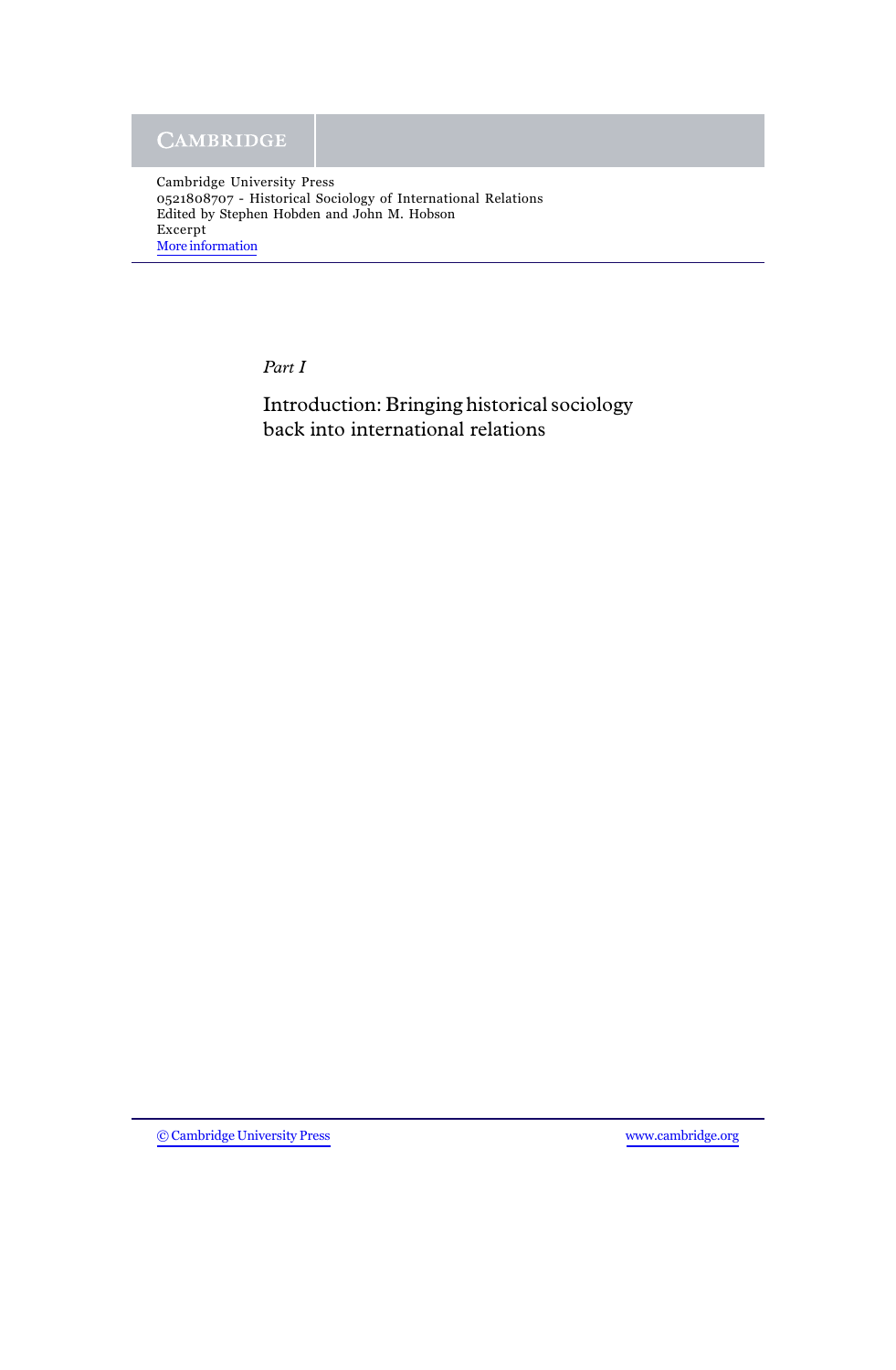> 1 What's at stake in 'bringing historical sociology *back* into international relations'? Transcending 'chronofetishism' and 'tempocentrism' in international relations

> > *John M. Hobson*

# **Introduction: the growing convergence of historical sociology and international relations**

Since the late 1970s historical sociology has been implicitly moving towards international relations, while, since the early 1980s, international relations has begun to explicitly move towards historical sociology. Although Theda Skocpol (1979) most famously insisted that the 'international' should be brought into historical sociology, it is clear that such a move was already in the air (e.g., Frank, 1967; Wallerstein, 1974; Tilly, 1975a; Bendix, 1978; Poggi, 1978), and had in fact been waiting in the wings ever since the early 1900s – e.g., Weber (1978, originally published in 1922), Elias (1994[1939]) and Hintze (1975), the last comprising a series of essays which were originally published between 1896 and 1937. Moreover, this move has since gathered some momentum within historical sociology (Giddens, 1985; Mann, 1986, 1993; Tilly, 1990; Goldstone, 1991). And on the other side of the 'border', a few international relations theorists began to look to historical sociology in the very early 1980s, as a means of enhancing and reconfiguring their discipline (e.g., Ruggie, 1983; Cox, 1986; cf. Ashley, 1986); this is a development that has gathered momentum through the 1980s and 1990s (e.g., Halliday, 1987, 1994, 1999; Jarvis, 1989; Linklater, 1990, 1998; Scholte, 1993; Buzan, Jones and Little, 1993; Thomson, 1994; Spruyt, 1994; Rosenberg, 1994; Ferguson and Mansbach, 1996; Frank and Gills, 1996; Hobson, 1997, 1998a; Hobden, 1998, 1999a, 1999b; Reus-Smit, 1999; M. Hall, 1999; R. Hall, 1999). It is both *significant* that historical sociologists working outside international relations have been slow to pick

I wish to express special thanks to Steve Hobden for his generous help, which has proved invaluable in the writing of this chapter. I gratefully acknowledge the comments made by the contributors to this volume during the conference. Naturally, I remain responsible for the final product and any of its errors or omissions.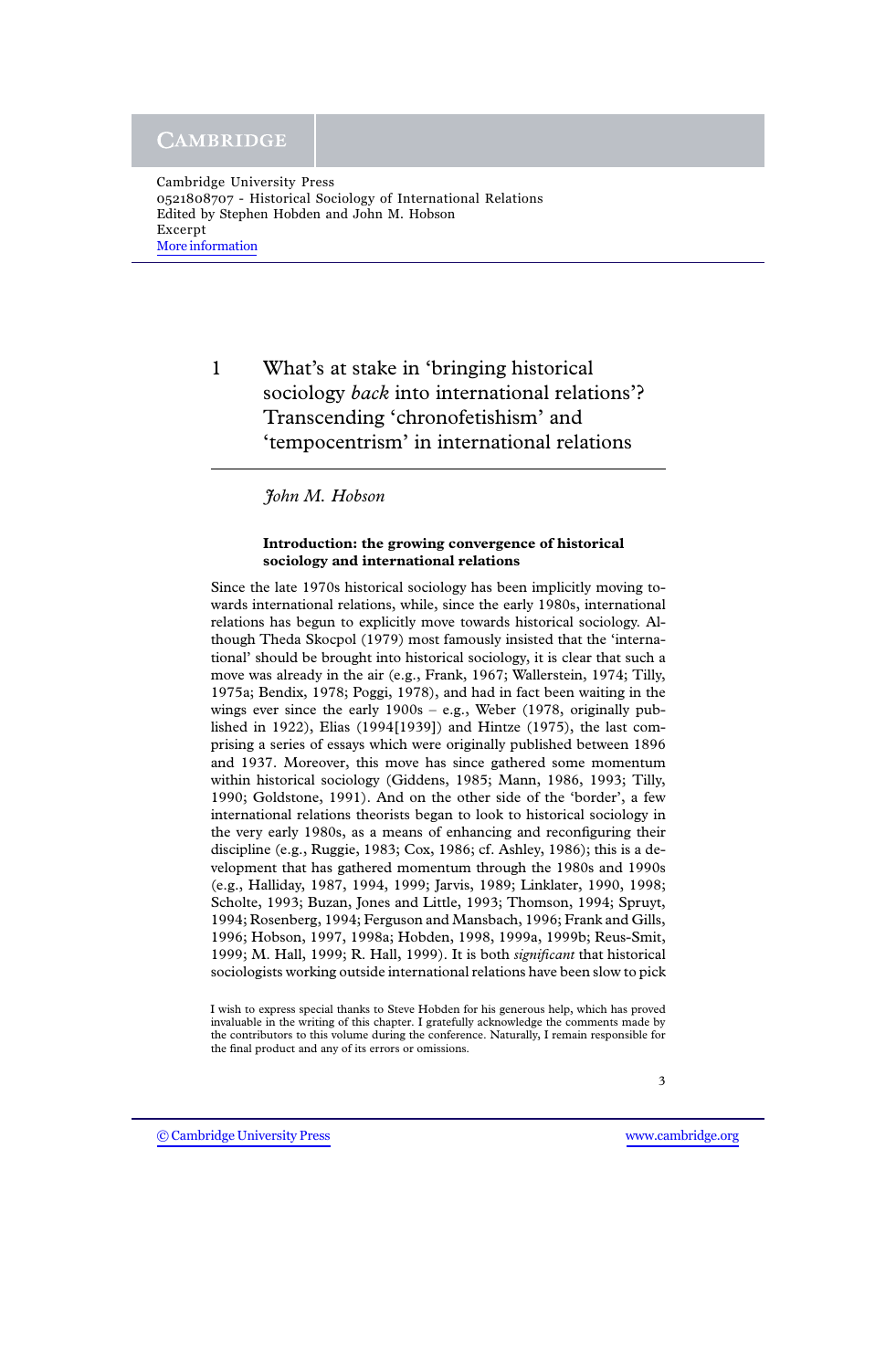#### 4 *John M. Hobson*

up on the complementary developments within international relations, and *unfortunate*, given that such oversight arguably comes at a significant cost (see Hobson, Smith, Halliday and Hobson & Hobden, this volume). Historical sociologists would do well, therefore, to follow the progress of their 'cousins' within international relations. Nevertheless, it seems fair to state that the 'boundaries between those writers in international relations who are interested in taking a historical sociological approach and the macro-sociologists in Historical Sociology are ... breaking down' (Hobden, 1998: 196).

However, despite this growing momentum of interest in historical sociology within international relations, and despite the fact that historical sociology is often mentioned, or referred to, by international relations scholars, no 'take-off' is as yet in evidence. Moreover, there is as yet only a very rudimentary understanding of what historical sociology is, and what it has to offer international relations – in much the same way that historical sociologists have only a very rudimentary understanding of international relations and what it has to offer them. It is as if historical sociology is *seen* by international relations scholars, but not *heard*. And while international relations is currently undergoing a 'sociological turn', often equated with the rise of constructivism, we argue here that the 'sociological turn' can only be *fully* realised by bringing 'history' back in. Indeed the primary purpose of this volume is its calling for an '*historical* sociological turn' in international relations. The volume, therefore, acts as a kind of *historical sociology manifesto*, which can relay to the wider international relations audience what some of the major variants of historical sociology look like; show how they can be applied to international relations; explain why international relations theorists *should* engage with historical sociology; and demonstrate how historical sociological insight can enhance and reconfigure the study of international relations. In the process, we hope that historical sociology might shift from its current peripheral position closer to the centre of the international relations research agenda. By implication, this volume simultaneously constitutes an *international relations manifesto* which can relay to a wider historical sociology audience what some of the major international relations variants have to offer them, and demonstrate how international relations insight can enhance and reconfigure the study of historical sociology.

This opening chapter has two core objectives: the first part appraises mainstream international relations theory through a critical historical sociological lens, and reveals its ahistorical and asociological biases, while the second part lays out in summary form seven major theoretical approaches which are covered in this volume, all of which suggest ways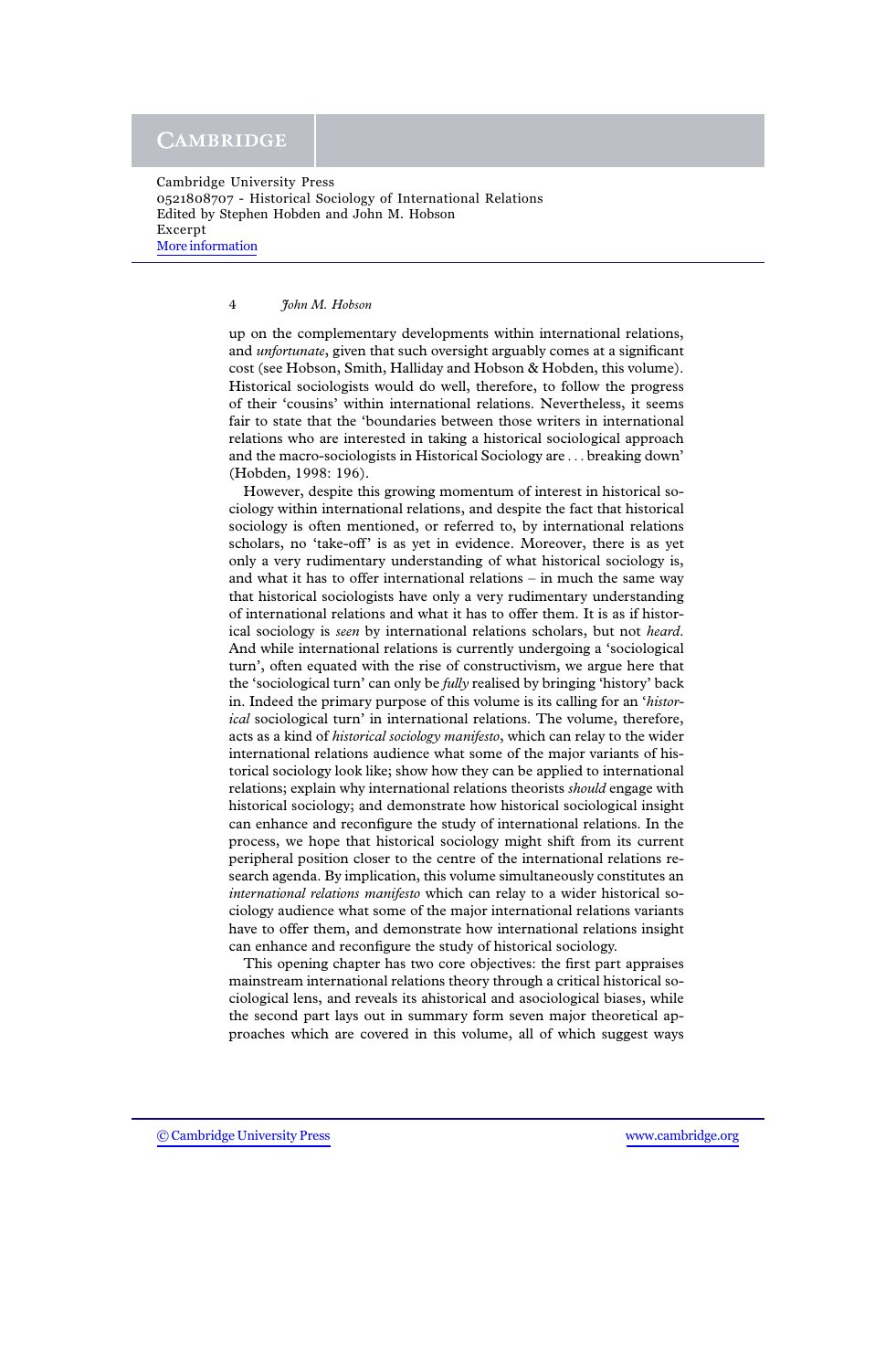What's at stake? 5

to transcend or remedy prevailing modes of ahistoricism and asociologism in international relations. Steve Hobden's contribution to this introduction (chapter 2) then considers how and why mainstream international relations has been *re*constructed in the last fifty years along asociological and ahistorical lines – given his claim that before 1919, international relations comprised a corpus of knowledge which incorporated various disciplines, not least economics, history, sociology, law and moral philosophy. He ends by discussing the contribution that historical sociology can make to enhancing the study of international relations.

# **Revealing the 'chronofetishist' and 'tempocentric' foundations of mainstream international relations**

There is little doubt that much, though clearly not all, of contemporary international relations is 'historophobic', in that it views historical analysis as superfluous, or exogenous, to the subject matter of the discipline (though as Steve Hobden shows in chapter 2, this has not *always* been the case in the history of the discipline). To the extent that contemporary mainstream international relations theorists have concerned themselves with history, they have generally employed what might be called an 'instrumentalist' view of history, where history is used not as a means to rethink the present, but as a quarry to be mined only in order to confirm theories of the present (as found especially in neorealism). As Michael Barnett puts it in his chapter, 'If history mattered at all it was as a field of data to be mined, for cases to be shoehorned in the pursuit of grand theory building, and for evidence of the cycles of history that realists used to mark historical time' (p. 100; also, Cox, 1986: 212). Or as Rosecrance declared, 'history is a laboratory in which our generalizations about international politics can be tested' (Rosecrance, 1973: 25).

By contrast, we argue for the employment of a 'temporally relativist' or 'constitutive' reading of history, in which theorists examine history not simply for its own sake or to tell us more about the past, nor simply as a means to confirm extant theorising of the present, but rather as a means to *rethink* theories and *problematise* the analysis of the present, and thereby to *reconfigure* the international relations research agenda. Ignoring history does not simply do an injustice to the *history* of the international system. Most significantly, it leads to a problematic view of the *present*. Seen through an historical sociological lens, mainstream international relations appears caught within two modes of ahistoricism and asociologism: what I shall call *chronofetishism* and *tempocentrism*.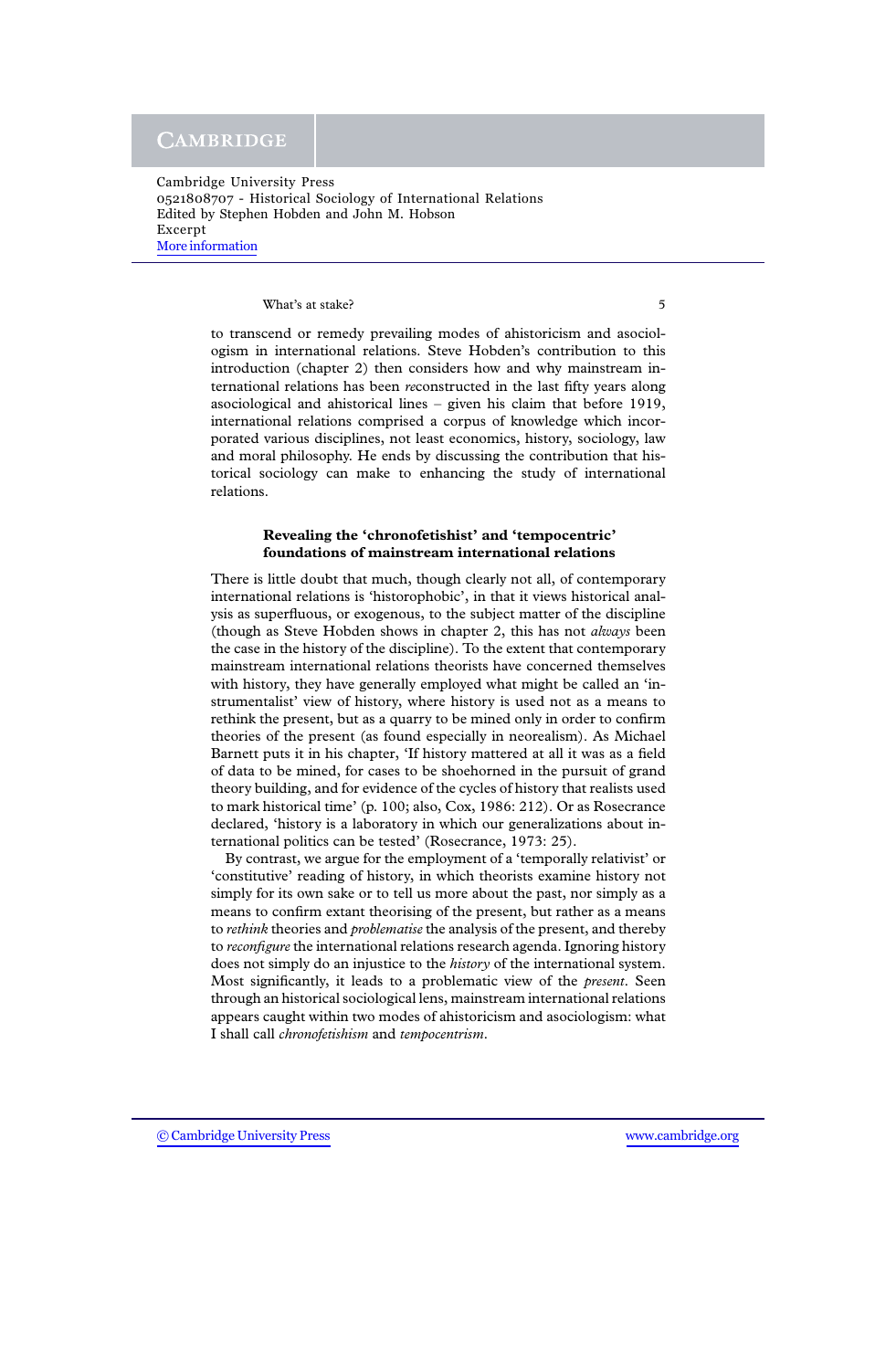6 *John M. Hobson*

*The first mode of ahistoricism: 'chronofetishism'*

The construction of the term *chronofetishism* – *not* to be confused with Powelson's (1994) term 'chronocentrism' – takes as its starting point Karl Marx's concept of 'fetishism'. In *Capital*, Marx argued that liberal political economists fall into the trap of fetishism when they argue that, for example, the commodity has an inherent value that is *autonomous* of class exploitation. In the process, the commodity is reified, and thus 'a definite social relation between men ... assumes in their eyes, the fantastic form of a relation between things' (Marx, 1954: 77). Marx's 'scientific method' remedies 'commodity fetishism' by revealing the exploitative class relations by which the value of a particular commodity is determined. In the process, he shows that the commodity is not autonomous because it does not exist in a sphere that is independent of the relations of production (Marx, 1954: 76–87). More generally, he takes classical liberal political economists to task primarily on the grounds that in *reifying* capitalism as a phenomenon that operates according to its own self-constituting 'laws of supply and demand', and by thereby obscuring the contradictory class relations upon which capitalism is founded, they fall prey to the fetishist illusion that capitalism is 'natural', 'autonomous' and consequently 'eternal'. Marx's project in *Capital* was to remedy this fetishist illusion by uncovering the exploitative and transformative class processes that define capitalism, thereby revealing its unnatural and transient nature.

By extension, *chronofetishism*, the assumption that the present can adequately be explained only by examining the present (thereby bracketing or ignoring the past), gives rise to three illusions:

- (1) *reification illusion*: where the present is effectively 'sealed off' from the past, making it appear as a *static*, *self-constituting*, *autonomous* and *reified* entity, thereby obscuring its historical socio-temporal context;
- (2) *naturalisation illusion*: where the present is effectively *naturalised* on the basis that it emerged 'spontaneously' in accordance with 'natural' human imperatives, thereby obscuring the historical processes of social power, identity/social exclusion and norms that constitute the present;
- (3) *immutability illusion*: where the present is *eternalised* because it is deemed to be natural and resistant to structural change, thereby obscuring the processes that reconstitute the present as an immanent order of change.

Table 1 reveals the essence of these two ahistorical modes, chronofetishism and tempocentrism, and juxtaposes them with the historical sociological *remedies* that this book is concerned to develop. We begin by revealing the problems with the three illusions of chronofetishism. The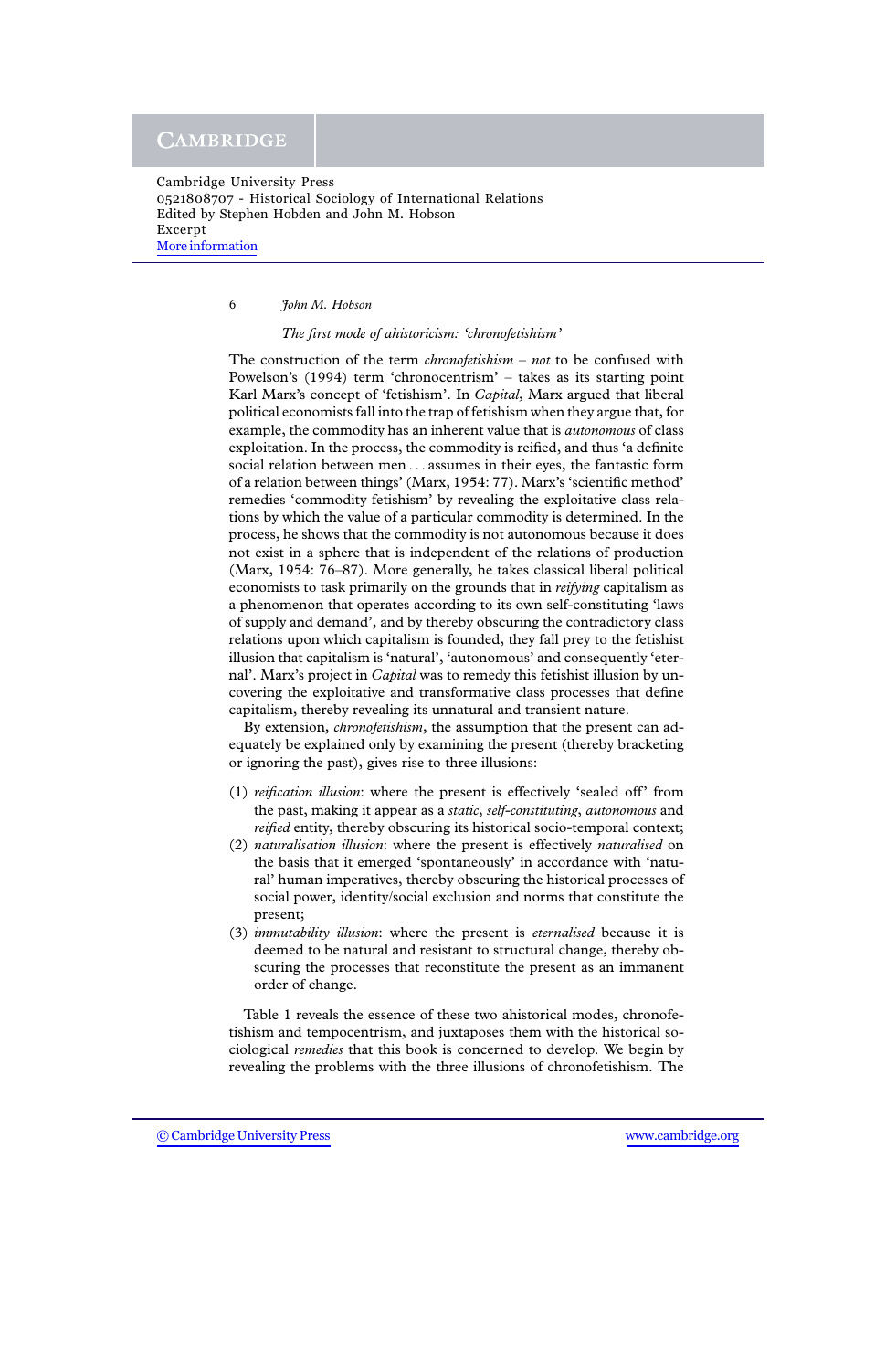## What's at stake? 7

| Table 1. Conceptualising the two dominant modes of ahistoricism |  |  |
|-----------------------------------------------------------------|--|--|
| in international relations                                      |  |  |

| Mode of<br>ahistoricism | Resulting illusions<br>(danger)                                                                                                                                                                                                                                                                                                      | Historical sociological<br>remedy (escape)                                                                                                                                                                                               |  |
|-------------------------|--------------------------------------------------------------------------------------------------------------------------------------------------------------------------------------------------------------------------------------------------------------------------------------------------------------------------------------|------------------------------------------------------------------------------------------------------------------------------------------------------------------------------------------------------------------------------------------|--|
| Chronofetishism         | A mode of ahistoricism which<br>leads to three illusions:                                                                                                                                                                                                                                                                            | Employment of<br>historical sociology to:                                                                                                                                                                                                |  |
|                         | (1) Reification illusion<br>where the present is effectively<br>'sealed off' from the past,<br>thereby obscuring its historical<br>socio-temporal context, and<br>making it appear as a static,<br>self-constituting, autonomous and<br>reified entity;                                                                              | (1) Reveal the present as a<br><i>malleable construct</i> which is<br>embedded in a historical<br>context, thereby serving to<br>unearth the processes<br>of temporal continuity<br>and discontinuity with<br>previous social practices; |  |
|                         | (2) Naturalisation illusion<br>where the present is effectively<br>naturalised on the basis that<br>it emerged 'spontaneously' in<br>accordance with 'natural'<br>human imperatives, thereby<br>obscuring the historical processes<br>of social power, identity/social<br>exclusion and norms that<br>constitute the present;        | (2) Denaturalise the present<br>and reveal that it emerged<br>not in accordance with<br>'natural' human impulses<br>but rather through<br>processes of power,<br>identity/social exclusion<br>and norms;                                 |  |
|                         | (3) Immutability illusion<br>where the present is eternalised<br>because it is deemed to be natural<br>and resistant to structural change,<br>thereby obscuring the processes<br>that reconstitute the present as<br>an immanent order of change.                                                                                    | (3) Reveal the present<br>as constituted by<br>transformative<br>(morphogenetic) processes<br>that continuously<br>reconstitute present<br>institutions and practices.                                                                   |  |
| Tempocentrism           | A mode of ahistoricism<br>which leads to the:                                                                                                                                                                                                                                                                                        | To remedy tempocentrism,<br>historical sociology:                                                                                                                                                                                        |  |
|                         | (4) Isomorphic illusion<br>in which the 'naturalised'<br>and 'reified' present is<br>extrapolated backwards in time to<br>present all historical systems as<br>'isomorphic' or 'homologous', resulting<br>in the <i>failure to recognise the</i><br><i>unique features</i> of the present<br>(an <i>inverted</i> 'path dependency'). | $(4)$ Traces the<br>fundamental differences<br>between past and present<br>international systems and<br>institutions, to thereby<br>reveal the unique constitutive<br>features of the present.                                           |  |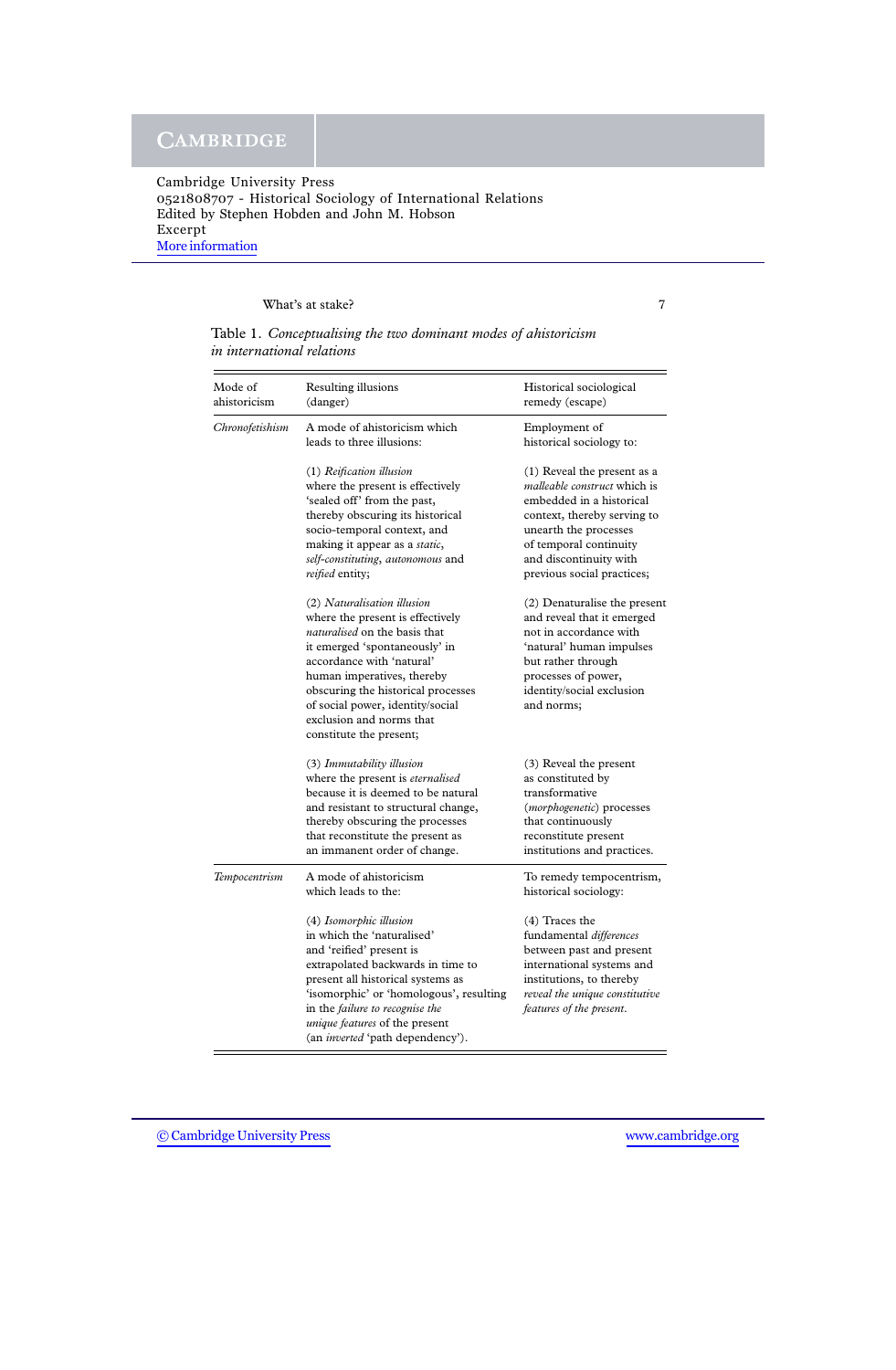## 8 *John M. Hobson*

'reification illusion' – the assumption that the present is autonomous and self-constituting – is problematic because it ignores the fact that no historical epoch has ever been static and entirely 'finished' or 'complete', but has been in the process of forming and re-forming. Historical sociological enquiry is able to remedy the 'reification illusion' by revealing the present as a *malleable construct* that is embedded within a specific socio-temporal context. The assumption that the present is autonomous and self-constituting is also a classic sign of the second chronofetishist illusion – the presumption that the present system is 'natural' and that it emerged *spontaneously* in accordance with 'natural' imperatives. This illusion is problematic because it necessarily obscures the manifold processes of social power, identity/social exclusion and norms, which constituted the present system. Thus, for example, Kenneth Waltz assumes that the international system emerged spontaneously through the unintended consequences of state interaction (Waltz, 1979: 91); and that the modern sovereign state is the highest form of political organisation, not least because an alternative world government 'would stifle liberty [and] become a terrible despotism' (Waltz, 1986: 341; 1979: 112). Liberals see in liberal capitalism and the modern democratic state the highest forms of economic and political expression, because they supposedly reflect the impulses of human nature – namely the inherent propensity to 'truck, barter and exchange one thing for another' (Adam Smith, 1937: 13).

Finally, the 'immutability illusion' – the notion that the present is immune or resistant to structural change and thereby 'eternalised' – is problematic because it obscures the *transformative* or 'morphogenetic' (Archer, 1982) processes that are immanent within the present order. Neorealism and liberalism both fall into this trap, though in different ways. Liberalism believes that with liberal capitalism and democracy, history has reached its terminus, with no fundamental change beyond the present being either possible or desirable (Fukuyama, 1992). Neorealism argues similarly that structural change within or beyond the present is impossible. Indeed, Waltz's theory 'contains only a reproductive logic, but no transformational logic' (Ruggie, 1986: 151), in that *systems maintenance* is fundamentally inscribed into the structure of Waltz's theory, given that it is logically impossible for one state to create a hierarchy under the 'balance of power' (Waltz, 1979: ch. 6; see also Hobson, 2000: 26–30). And ironically, Waltz's (1986: 340–1) reply to Ashley – that the balance of power has and always will continue to exist – merely confirms the conclusion that neorealism is, indeed, 'a *historicism of stasis*. It is a historicism that freezes the political institutions of the current world order', thereby ruling out the possibility of future change (Ashley, 1986: 289, 258, 290–1). Thus neorealism's ahistoricism is symptomatic of a 'problem-solving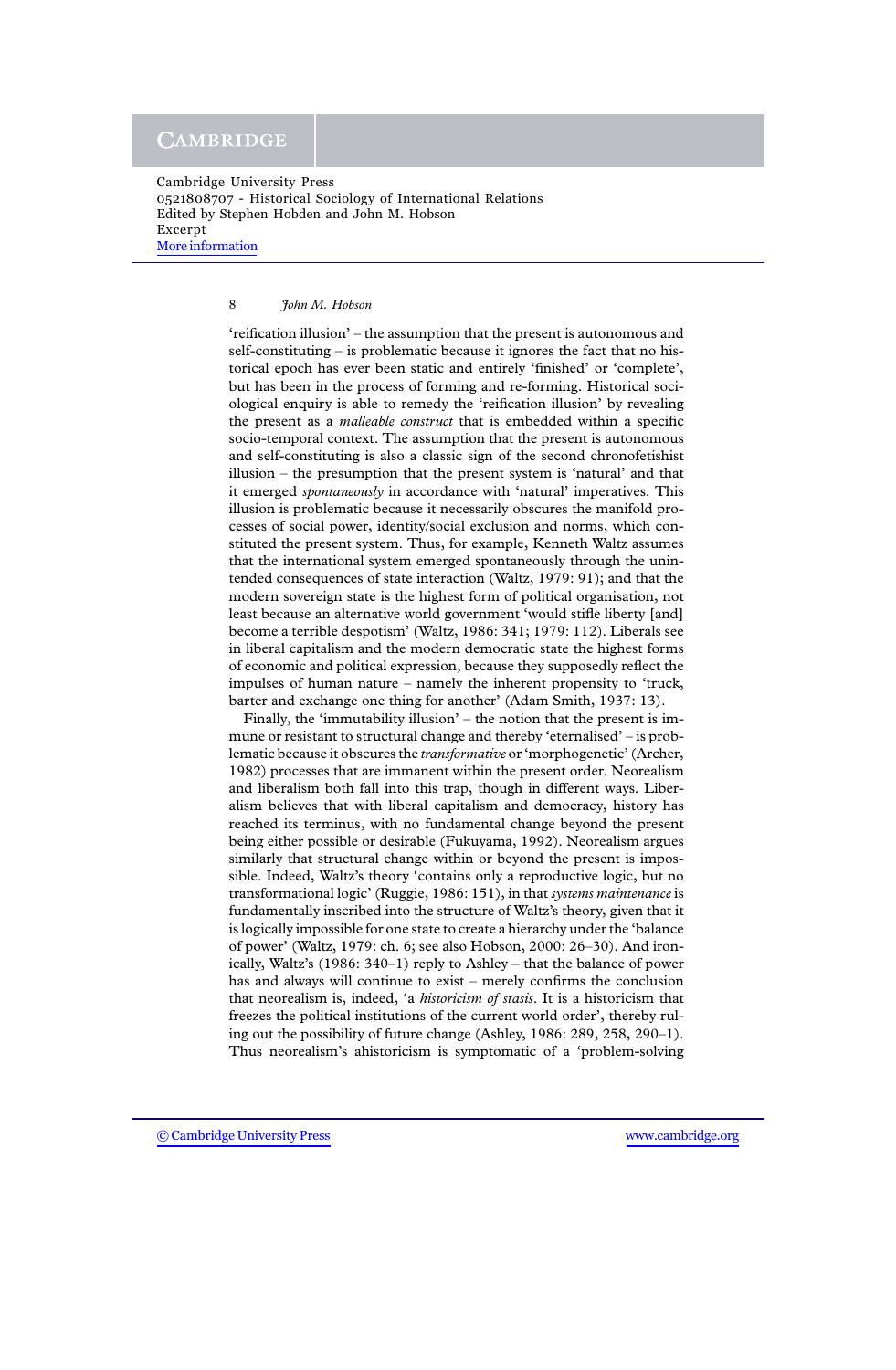#### What's at stake? 9

theory' that is distinguished from an historical sociological 'critical theory' (Cox, 1986). However, chronofetishism does not exist in isolation, and is deeply entwined with a second form of ahistoricism in international relations: what I call *tempocentrism*.

#### *The second mode of ahistoricism: 'tempocentrism'*

If chronofetishism leads to a 'sealing off' of the present such that it appears as an autonomous, natural, spontaneous and immutable entity, tempocentrism extrapolates this 'chronofetishised' present backwards through time such that *discontinuous* ruptures and *differences* between historical epochs and states systems are smoothed over and consequently obscured. In this way, history appears to be marked, or is regulated, by a regular tempo that beats according to the same, constant rhythm of the present (reified) system. This is in fact an *inverted* form of 'path dependency'. Tempocentrism is, in effect, a methodology in which theorists look at *history* through a 'chronofetishist lens'. In other words, in reconstructing all historical systems so as to conform to a reified and naturalised present, they tarnish all systems as homologous or 'isomorphic' (i.e., as having the same structure). In this way, the study of international relations takes on a 'transhistorical' quality.

It is *this* tempocentric manoeuvre which leads such theorists to look constantly for signs of the present in the past, and, in a type of selffulfilling prophecy, come back and report that the past is indeed the same as the present. Thus, for example, the dominant theory of international relations – neorealism – assumes either that history is repetitive such that nothing ever changes because of the timeless presence of anarchy (Waltz, 1979), or that history takes on the form of repetitive and isomorphic 'great power/hegemonic' cycles, each phase of which is essentially identical, with the only difference being *which* great power is rising or declining – i.e., same play, different actors (Gilpin, 1981). In this way, neorealists assume that the 'superpower' contest between Athens and Sparta is equivalent to the recent cold war between the USA and the USSR; or that current US state behaviour is broadly equivalent to that of historical great powers such as sixteenth-century Spain, the seventeenth-century United Provinces (Netherlands), eighteenth-century France, or nineteenth-century Britain (Kennedy, 1988; cf. Gilpin, 1981). Moreover, neorealists assume that ancient imperialism is equivalent to that found in the nineteenth century (Waltz, 1979: ch. 2); or that all great-power wars are rooted in the same causes (Gilpin, 1981); or that European feudal heteronomy is broadly equivalent to the modern system and can be understood in similar ways (Fischer, 1992). At the most general level, neorealists tempocentrically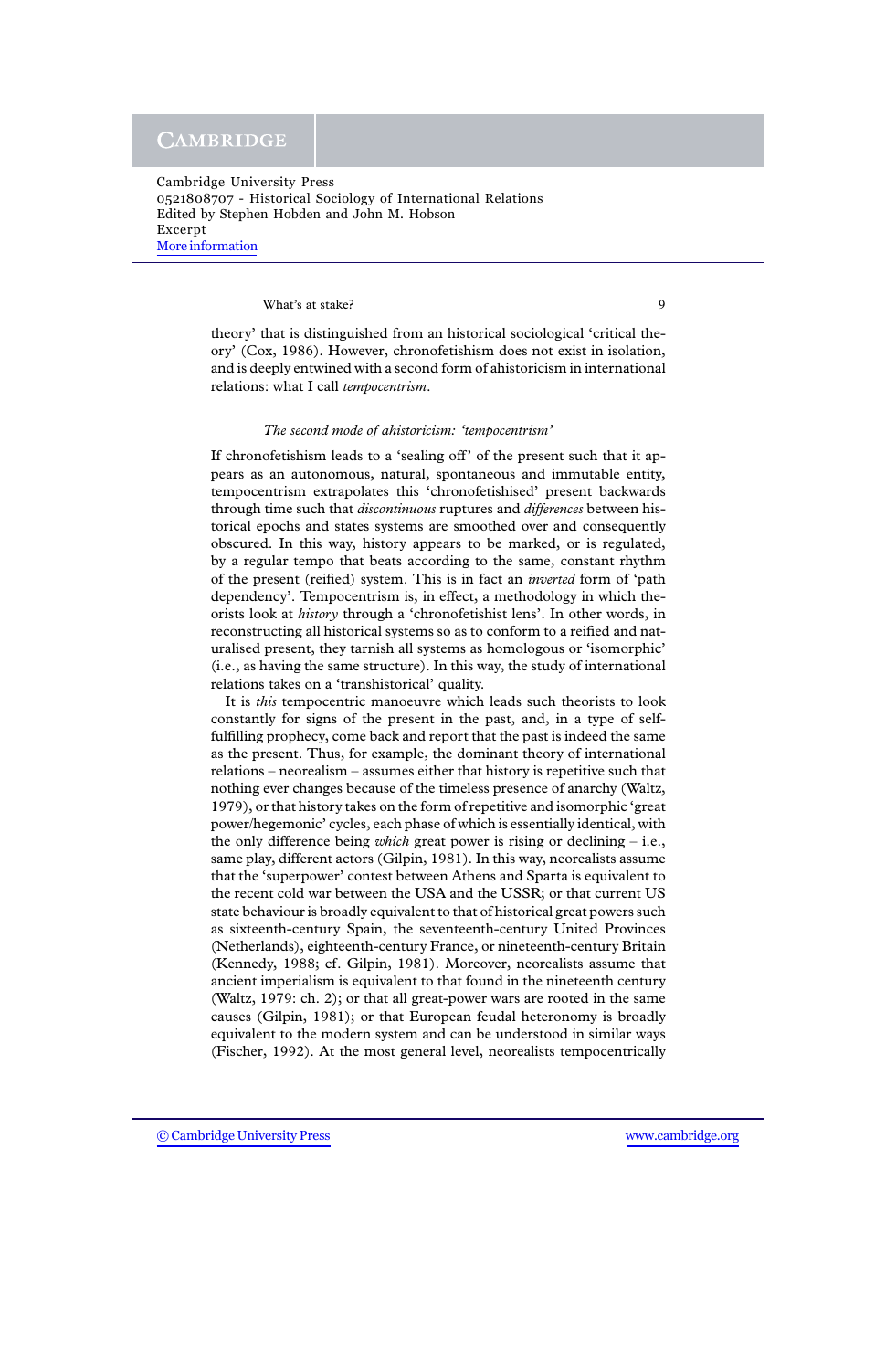## 10 *John M. Hobson*

conclude that 'the classic history of Thucydides is as meaningful a guide to the behavior of states today as when it was written in the fifth century BC' (Gilpin, 1981: 7), or that 'balance of power politics in much the form that we know it has been practiced over the millennia by many different types of political units, from ancient China and India, to the Greek and Italian city states, and unto our own day' (Waltz, 1986: 341). It is this 'trick' to represent all historical actors and systems as isomorphic or homologous that leads neorealists to conclude that world politics *must* always have been governed by the timeless and constant logic of anarchy, which thereby enables them to dismiss the utility of historical sociological enquiry (see Waltz, 1979: 43–9).

What is the matter with this view of international history that Rob Walker (1993) has labelled 'the theme of Gulliver'? Firstly, it presents the whole of international history as a static, monolithic entity that operates according to a constant and timeless logic, such that structural change becomes entirely obscured. The problem here is that this ignores the fact that there has not been one international system but many, all of which are quite different, and all of which are marked by different rhythms or tempos. But more importantly, the fundamental problem with tempocentrism is that in constructing states systems and actors as isomorphic throughout world-historical time, *the theorist fails to recognise the uniqueness of the present system and simultaneously obscures some of its most fundamental or constitutive features*. This 'tempocentric paradox' can be simply expressed: that in extrapolating a reified present back in time, the theorist not only does a disservice to the past, but, more importantly, does serious injustice to understanding the present. Thus mainstream international relations theory (as in neorealism and neoliberal institutionalism) takes for granted precisely those categories about the contemporary era that need to be problematised and explained. Historical sociology's prime mandate is to reveal and remedy the tempocentrism (as well as chronofetishism) of mainstream and conventional international relations theory. Thus, for example, when we show through historical sociological enquiry that the rivalry between Athens and Sparta is *not* equivalent to that between the USA and the USSR (not least because the former rivalry – unlike the latter – existed within a single international society), the problem becomes to refocus our explanation on the unique particularities of the Cold War. Or, when we show through historical sociological enquiry that all historical forms of imperialism have *not* been equivalent, not least because they have been embedded within different normative environments (R. Hall, 1999), we are forced to rethink the specific normative processes that inform the uniqueness of modern imperialism. Or when we show that European medieval heteronomy is